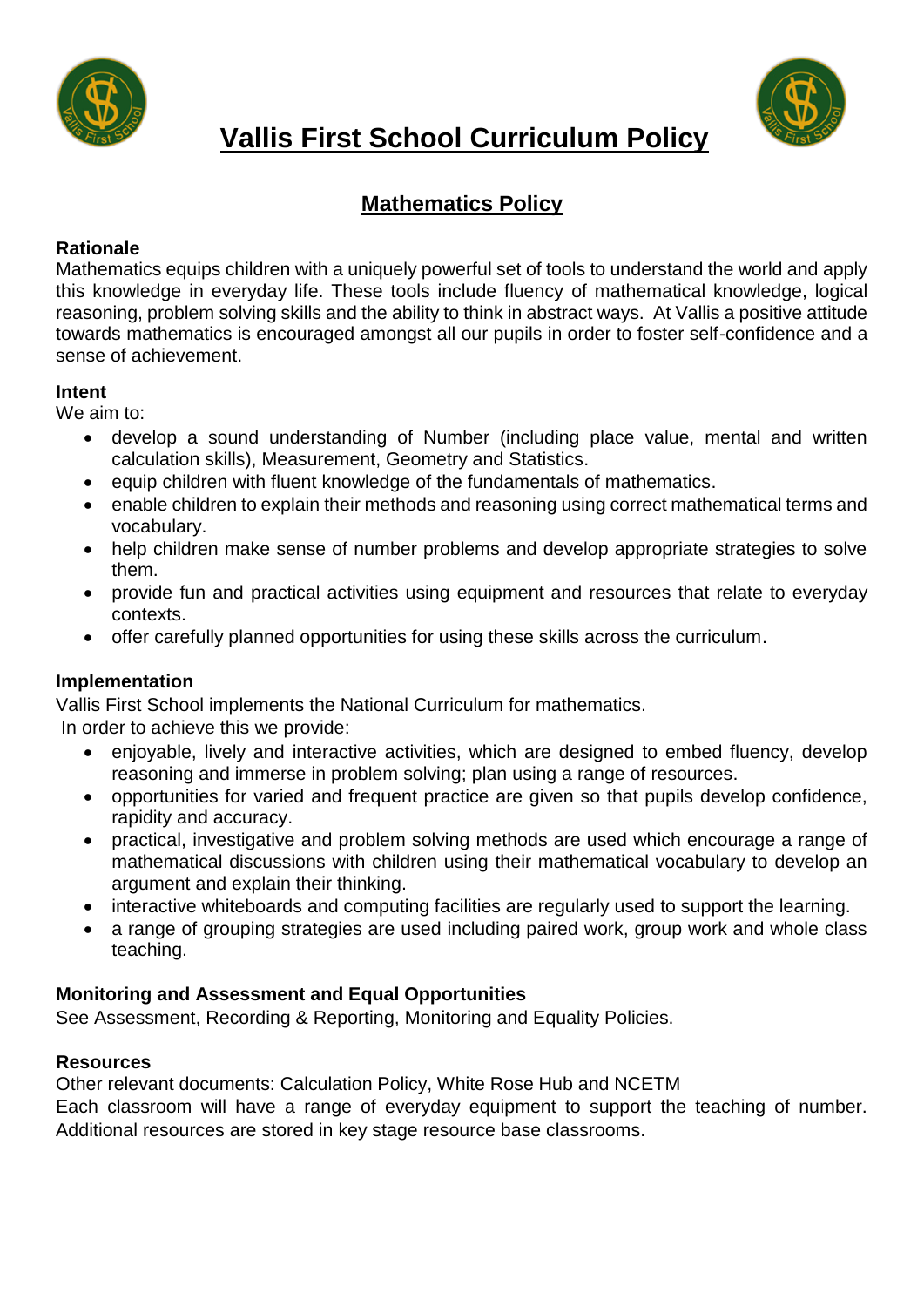#### **Mathematics Display & Recommended Resources (Appendix)**

#### **Reception**

| All classes should have the following | It is recommended that all classes should have<br>the following resources easily accessible for |
|---------------------------------------|-------------------------------------------------------------------------------------------------|
| resources displayed                   |                                                                                                 |
|                                       | the children                                                                                    |
| $\bullet$ 100 Square                  | • Number lines                                                                                  |
| $\bullet$ 0 – 30 Number Line          | • Digit cards                                                                                   |
|                                       | • Number fans                                                                                   |

#### **Key Stage 1**

| All classes should have the following resources<br>displayed                                                  | It is recommended that all classes should have the<br>following resources easily accessible for the<br>children                                                                                       |
|---------------------------------------------------------------------------------------------------------------|-------------------------------------------------------------------------------------------------------------------------------------------------------------------------------------------------------|
| 100 Square<br>$\bullet$<br>$0 - 100$ Number Line<br>$\bullet$<br>Mathematical vocabulary $(+ -)$<br>$\bullet$ | Number lines<br>$\bullet$<br>Digit cards<br>Base 10 (Dienes)<br><b>Numicon</b><br>Number fans<br>Pupil 100 squares<br><b>Bead Strings</b><br>Multi-link/unifix<br>Counting equipment<br><b>Rulers</b> |

#### **Key Stage 2**

| All classes should have the following resources<br>displayed                                                                                                       | It is recommended that all classes should have the<br>following resources easily accessible for the<br>children                                                         |
|--------------------------------------------------------------------------------------------------------------------------------------------------------------------|-------------------------------------------------------------------------------------------------------------------------------------------------------------------------|
| 100 Square<br>$\bullet$<br>$0 - 1000$ Number Line<br>$\bullet$<br><b>Multiplication Tables</b><br>$\bullet$<br>Mathematical vocabulary $(+ - x \div)$<br>$\bullet$ | Number lines<br>Digit cards<br>Base 10 (Dienes)<br>$\bullet$<br>Pupil 100 squares<br><b>Bead Strings</b><br>$\bullet$<br><b>Multi-link</b><br>Counters<br><b>Rulers</b> |

### **English Policy**

#### **Rationale**

A high-quality education in English will teach children to speak and write fluently so that they can communicate their ideas and emotions to others and through their reading and listening, others can communicate with them. Through reading in particular, children have a chance to develop culturally, emotionally, intellectually, socially and spiritually. Reading also enables children both to acquire knowledge and to build on what they already know. All the skills of language are essential to participating fully as a member of society. At Vallis First School, we use the EYFS framework and English Programme of Study as a basis for our planning within the subject and expect all teachers to follow this framework. English is taught on a daily basis from Reception to Y4 and is supported and enhanced through other curriculum areas. We follow a creative curriculum and wherever possible English activities are linked to current topic work.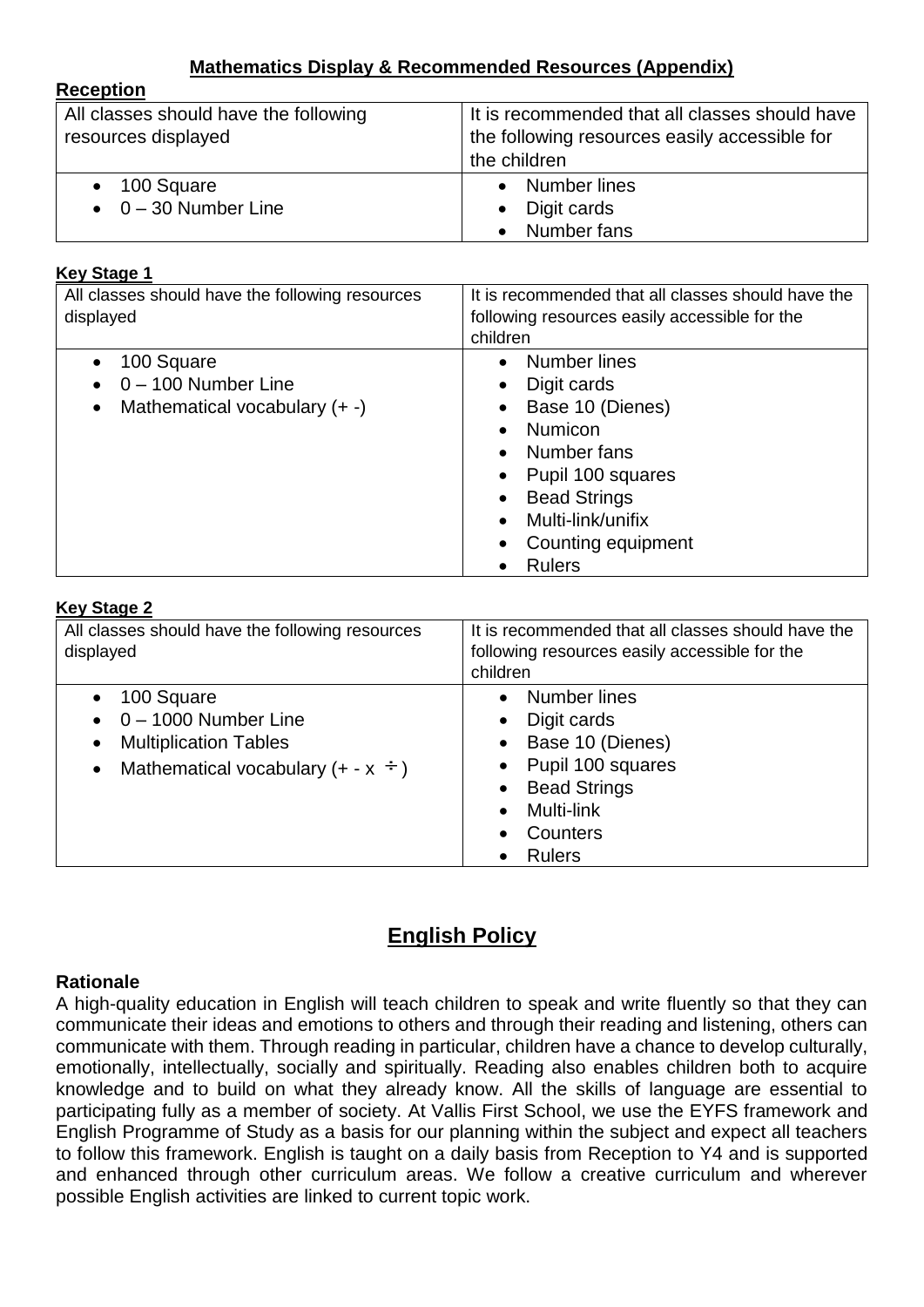#### **Intent**

The national curriculum for English aims to ensure that all children:

- read easily, fluently and with good understanding.
- develop the habit of reading widely and often, for both pleasure and information.
- acquire a wide vocabulary, an understanding of grammar and knowledge of linguistic conventions for reading, writing and spoken language.
- appreciate our rich and varied literary heritage.
- write clearly, accurately and coherently, adapting their language and style in and for a range of contexts, purposes and audiences.
- use discussion in order to learn; they should be able to elaborate and explain clearly their understanding and ideas.
- are competent in the arts of speaking and listening, making formal presentations.

#### **Spoken language**

Spoken language underpins the development of reading and writing. The quality and variety of language that children hear and speak are vital for developing their vocabulary and grammar and their understanding for reading and writing. Children will develop the skills to explain their understanding of books and other reading and to prepare their ideas before they write. They will be helped in making their thinking clear to themselves as well as to others.

All children will take part and develop their skills in discussion and drama. They will respond thoughtfully to drama and theatre performances.

We follow the Nuffield Early Language Intervention for children in EYFS who need additional support in developing spoken language.

#### **Phonics and Spelling**

Phonics is taught daily from Reception, through Year 1 and into Year 2 following the Letters and Sounds program. This is supported by Phonics Play online planning and resources. As children gain phonic knowledge and awareness, they start to access relevant texts that complement their skill set. Phonics is also delivered in Year 2 and KS2 for those children who still require phonics teaching. In Year 2, children move into Phase 6 learning but may still need support with the earlier phases.

Beyond phonics in KS2, we follow the Babcock Spelling scheme as part of our rolling program over two years, covering more complex spellings, prefixes, suffixes, homophones, proof-reading and dictionary work.

#### **Handwriting**

In EYFS children develop their fine motor skills and learn to form letters correctly according to the Nelson Handwriting Scheme. In Year 1, children continue to consolidate their skills to become proficient writers. In Year 2 children begin to learn about joining letters and in KS2 handwriting should be consistently joined and well formed.

#### **Reading See Vallis Reading Statement**

### **Writing**

The EYFS writing ELGs and Programmes of Study for writing at Key Stages 1 and 2 have two aspects and are explored through the use of an inspiring, high quality text that links with the creative curriculum: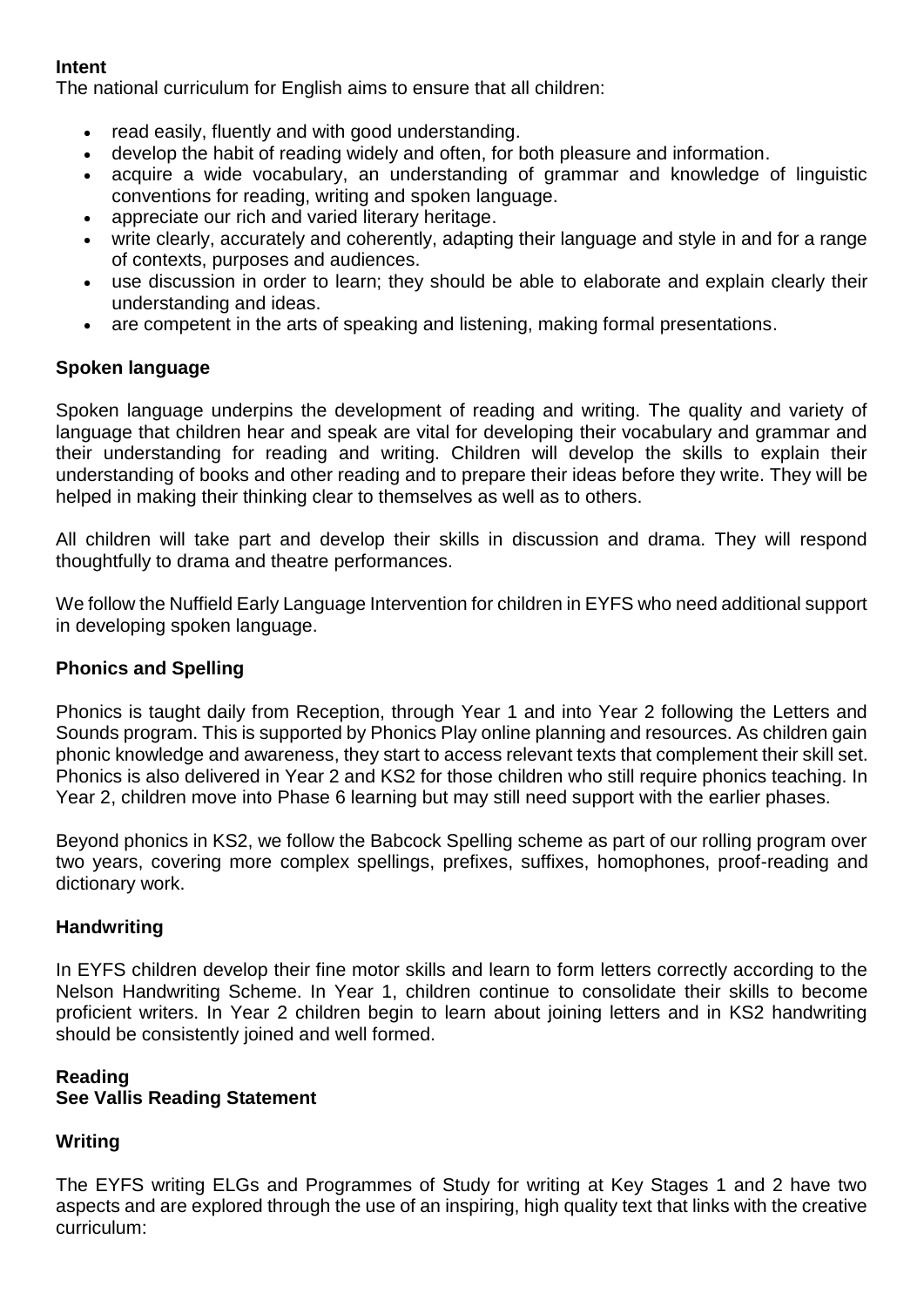- transcription (spelling and handwriting)
- composition (articulating ideas and structuring them in speech and writing)

It is essential that teaching develops children's competence in these two dimensions. Writing down ideas fluently depends on effective transcription: that is, on spelling quickly and accurately through knowing the relationship between sounds and letters (phonics) and understanding the morphology (word structure) and orthography (spelling structure) of words. At Vallis we use the appendices from the Programmes of Study for English, Spelling Play and Babcock to ensure standards for spelling are met in EYFS, Key Stage 1 and 2.

Effective composition involves articulating and communicating ideas, and then organising them coherently for a reader. This requires clarity, awareness of the audience, purpose and context, and an increasingly wide knowledge of vocabulary and grammar. Writing also depends on fluent, legible and, eventually, speedy handwriting, taught using the Nelson Handwriting Programme across the school. Children are taught to work as real authors through planning, editing and evaluating their writing and where possible publishing their work to share with an intended audience.

#### **Monitoring, Assessment and Equal Opportunities**

See Assessment, Reporting and Recording Policy, Monitoring Policy and Equality Policy.

### **Science Policy**

#### **Rationale**

Science enables children to investigate exciting aspects of their world. It encourages the development of practical and problem solving skills through the process of scientific enquiry. It also provides many opportunities for cross-curricular links to enrich and support other areas of the curriculum.

At Vallis First School a positive attitude towards Science is encouraged amongst all our pupils in order to stimulate curiosity for life forms and processes.

#### **Intent**

#### **We aim to ensure that all pupils:**

- develop scientific knowledge and conceptual understanding through the specific disciplines of biology, chemistry and physics.
- develop understanding of the nature, processes and methods of Science through different types of scientific enquiries that help them to answer scientific questions about the world around them.
- are equipped with the scientific knowledge required to understand the uses and implications of Science today and for the future.

#### **Implementation**

Vallis First School adopts a cross-curricular, topic-based approach to Science teaching, ensuring a progression of skills, knowledge and understanding. We base this on National Curriculum Programmes of Study and the Early Years Foundation Stage Curriculum. Where necessary, skills are taught discretely.

In order to achieve this:

- lively and interactive activities are planned using a range of resources, including Computing.
- a range of strategies for grouping are used including individual, paired work, group and whole class teaching.
- opportunities are planned to explore the wonders of Science and the natural world using a range of materials and 'hands-on' experiences both locally and on field trips.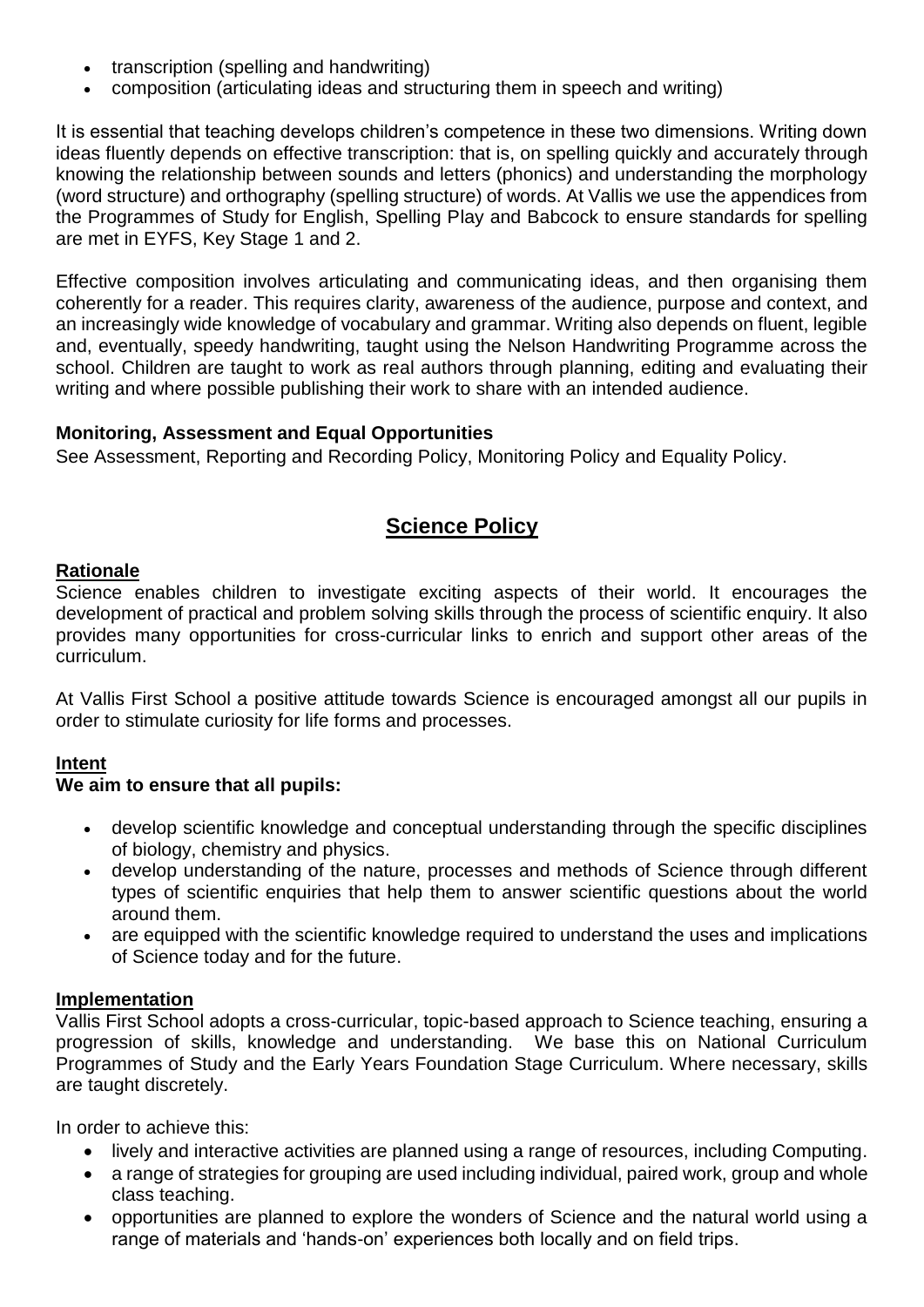### **Monitoring, Assessment and Equal Opportunities**

See Assessment, Reporting and Recording Policy, Monitoring Policy and Equality Policy.

#### **Resources**

Each key stage will have access to relevant and appropriate resources in their own Resource Base or classrooms.

### **Geography Policy**

#### **Rationale**

During Key Stage 1 and Key Stage 2 the curriculum will encourage our children to develop a curiosity and fascination about the world and its people that will remain with them for the rest of their lives. Teaching will equip children with knowledge about diverse places, people, resources and natural and human environments, together with a deep understanding of the Earth's key physical and human processes. As pupils progress, their growing knowledge about the world should help them to deepen their understanding of the interaction between physical and human processes and of the formation and use of landscapes and environments.

#### **Intent**

We aim to:

- develop contextual knowledge of the location of globally significant places both terrestrial and marine – including their defining physical and human characteristics and how these provide a geographical context for understanding the effects of processes.
- understand the processes that give rise to key physical and human geographical features of the world; how these are interdependent and how they bring about spatial variation and change over time.
- develop children's competence in the geographical skills needed to:
- collect, analyse and communicate with a range of data gathered through experiences of fieldwork that deepens their understanding of geographical processes
- interpret a range of sources of geographical information, including maps, diagrams, globes, aerial photographs and Geographical Information Systems (GIS)
- communicate geographical information in a variety of ways, including through maps, numerical and quantitative skills and writing at length.

#### **Implementation**

Vallis First School uses a cross curricular topic approach to ensure the progression of skills and that the National Curriculum Programme of Study along with the Early Years Foundation Stage Curriculum is met through each Key Stage. Some skills are taught discretely as necessary.

This is delivered through:

- lively and interactive activities
- the use of interactive whiteboards, world maps, globes, atlases, compasses, ordnance survey maps and photographs
- practical activities, fieldwork and the use of digital technology
- a range of grouping strategies including paired work, group work and whole class teaching
- recording their work in a variety of ways e.g. maps, photographs, art work, drama and models

#### **Monitoring and Assessment**

See Assessment, Reporting and Recording Policy, Monitoring Policy and Equality Policy.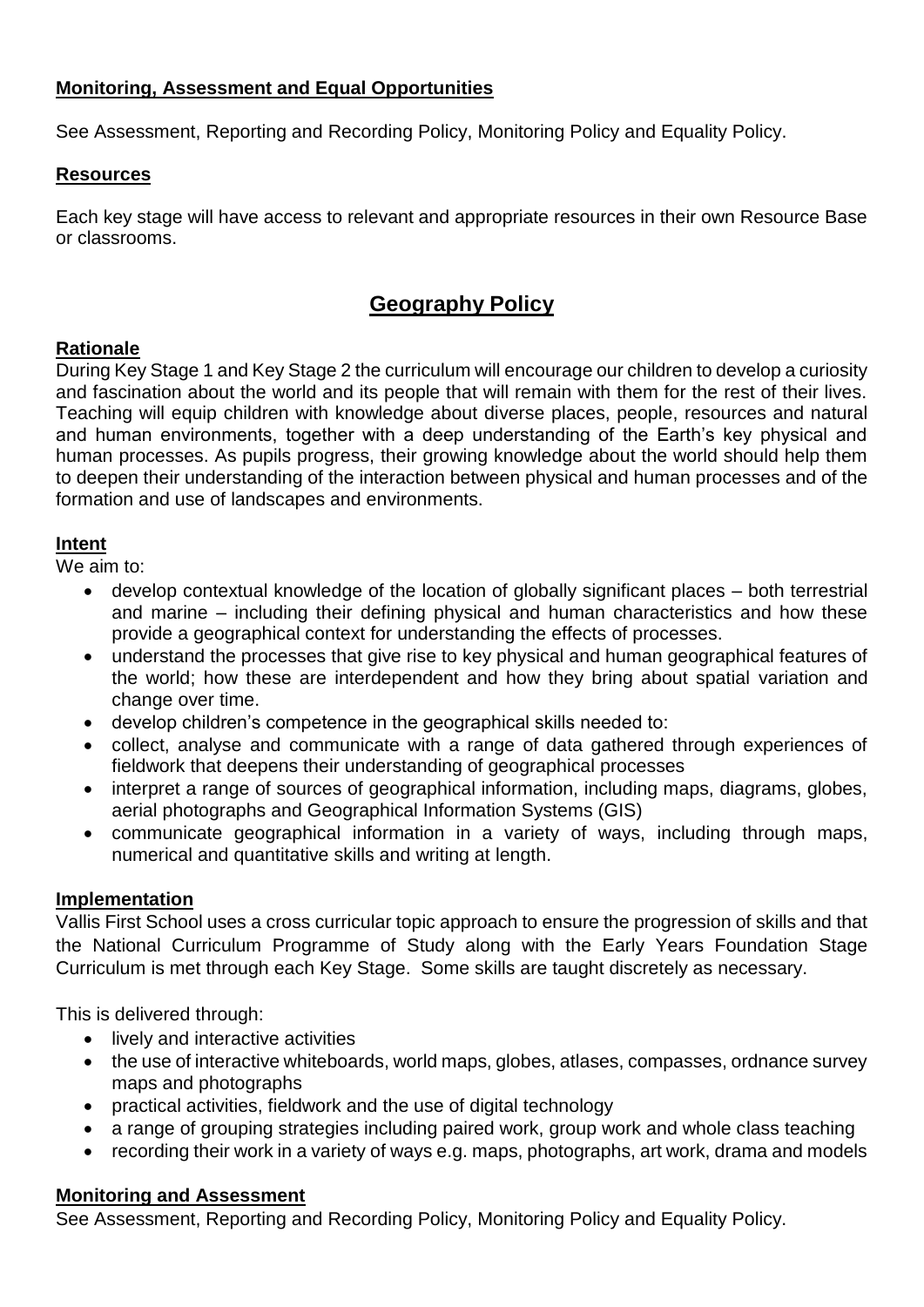#### **Resources**

All classrooms will have access to a map of the world eg. on the IWB or a hard copy. All resources are stored in the Key Stage resource bases.

**Health and Safety** (See policy)

# **Creative Arts Policy [Dance, Music, Art and Design]**

#### **Rationale**

The Creative Arts equips children to understand and interpret the world through their senses and emotions. It stimulates responses both on the emotional and intellectual levels and perhaps, most important of all, it can be a lifelong source of pleasure. At Vallis First School a positive attitude towards the Creative Arts is encouraged amongst all our pupils.

#### **Intent:**

We aim to:

- encourage co-operative, collaborative and independent learning and performance skills.
- encourage children to express themselves through the creative arts and develop the necessary skills in these areas.
- engage with the creative community of the town and region e.g. Jackdaws.
- help children to evaluate their own and others' work and celebrate their achievements.

#### **Music:**

- perform, listen to, review and evaluate music across a range of historical periods, genres, styles and traditions, including the works of the great composers and musicians.
- learn to sing and to use their voices; to create and compose music on their own and with others; have the opportunity to learn a musical instrument; use technology appropriately and have the opportunity to progress to the next level of musical excellence.
- understand and explore how music is created, produced and communicated, including through the inter-related dimensions: pitch, duration, dynamics, tempo, timbre, texture, structure and appropriate musical notations.

#### **Art & Design:**

- **•** produce creative work, exploring their ideas and recording their experiences.
- become proficient in drawing, painting, sculpture and other art, craft and design techniques.
- evaluate and analyse creative works using the language of art, craft and design.
- know about great artists, craft makers and designers; understand the historical and cultural development of their art forms.

**Drama:** See English Policy **Dance:** See PE policy

### **Implementation**

Vallis First School uses a cross-curricular topic approach, ensuring the progression of skills and that the National Curriculum programme of study is met through each key stage and the Early Years Foundation Stage Curriculum. Some skills are taught discretely as necessary. In order to achieve this we plan: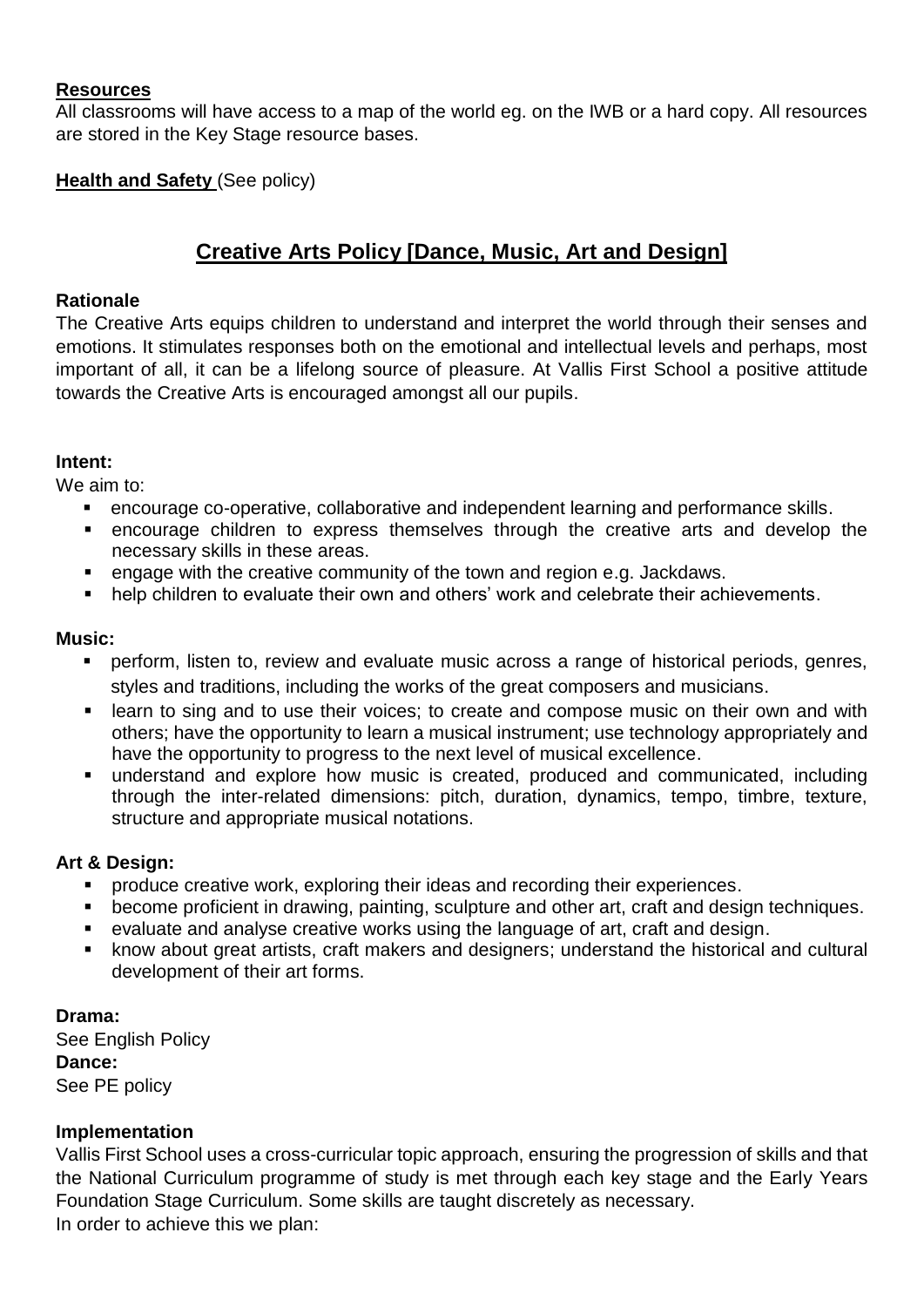- lively and interactive activities using a range of resources and equipment within the school, the Frome Community Learning Partnership of Schools and the wider community including visits to exhibitions and performances.
- a range of grouping strategies are used including individual, paired, group and whole class teaching.
- opportunities are provided to explore a diversity of cultures through the creative arts.

### **Monitoring**

See Assessment, Reporting and Recording Policy, Monitoring Policy and Equality Policy

#### **Assessment and Equal Opportunities**

See Assessment, Monitoring and Equality Policy

#### **Resources**

Frome provides a wealth of community based links and opportunities that can be utilised including Frome College, two theatres, several art galleries and the Frome Festival. Vallis First School also accesses Jackdaws Music Foundation and Somerset Music Hub.

Each classroom has access to equipment which supports the teaching of the creative arts. Additional resources are stored in the central stock cupboard and Key Stage resource bases.

### **Design and Technology Policy**

#### **Rationale**

Design and Technology is mainly a practical subject. It provides opportunities for children to plan, design and evaluate, encompassing many other areas of the curriculum. At Vallis First School a positive attitude towards Design and Technology is encouraged amongst all our pupils in order to foster self-confidence and a sense of achievement.

#### **Intent**

We aim to:

- encourage co-operative, collaborative and independent learning.
- plan and evaluate designs to develop positive critical awareness.
- develop practical and creative skills.
- enrich and support work in other areas of the curriculum.

#### **Implementation**

Vallis First School adopts a cross-curricular topic-based approach to Design and Technology teaching, ensuring a progression of skills, knowledge and understanding. We base this on National Curriculum Programmes of Study and the Early Years Curriculum. Where necessary, skills are taught discretely.

In order to achieve this:

- lively and creative activities are planned using a wide range of resources including ICT facilities.
- a range of strategies for grouping are used to include individual, paired, group and whole class teaching.
- investigating, problem solving and practical techniques are encouraged in order to develop imaginative design skills.
- children are taught the importance of safety when using tools.

#### **Monitoring, Assessment and Equal Opportunities**

See Assessment, Reporting and Recording policy and Monitoring and Equality Policies.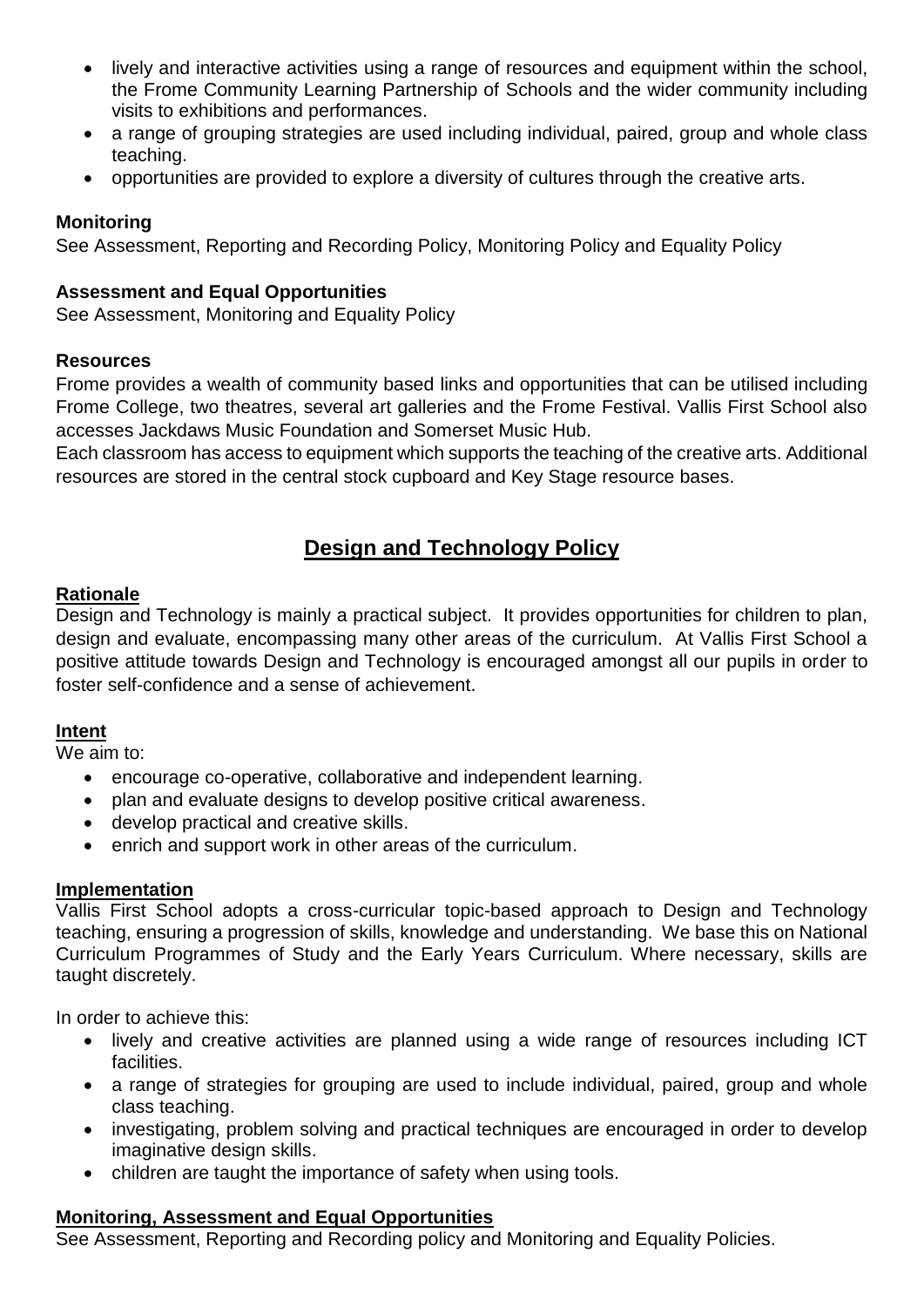#### **Resources**

Each Key Stage will have access to relevant and appropriate resources within their own resource base.

### **Computing Policy**

#### **Rationale**

A high-quality computing education equips pupils to use computational thinking and creativity to understand and change the world. Computing has deep links with Mathematics, Science, Design and Technology and provides insights into both natural and artificial systems. The core of computing is computer science, in which pupils are taught the principles of information and computation; how digital systems work and how to put this knowledge to use through programming. Building on this knowledge and understanding, pupils are equipped to use information technology to create programs, systems and a range of content. Computing also ensures that pupils become digitally literate – able to use and express themselves; develop their ideas through, information and communication technology – at a level suitable for the future workplace and as active participants in a digital world.

#### **Intent**

We aim to ensure that all pupils:

- can understand and apply the fundamental principles and concepts of computer science, including abstraction, logic, algorithms and data representation.
- can analyse problems in computational terms, and have repeated practical experience of writing computer programs in order to solve such problems.
- can evaluate and apply information technology, including new or unfamiliar technologies, analytically to solve problems.
- are responsible, competent, confident and creative users of information and communication technology.
- have a range of computing experiences throughout the curriculum.

#### **Implementation**

Vallis First School follows the Curriculum Guidance for Early Years Foundation Stage and the National Curriculum for Computing.

This is delivered through:

- taught Computing sessions using the 2016 Wessex Planning from Somerset eLIM (Elearning and Information Management) following the key strands of Programming, Multimedia, Technology in our Lives, Handling Data and Online Safety.
- lively and interactive activities using a range of hardware and software.
- the use of interactive whiteboards and visualisers in the classroom.
- regular access to laptops to support other subjects across the curriculum.
- a range of grouping strategies including paired work, group work and whole class teaching.

#### **Monitoring and Assessment**

(See Assessment, Reporting and Recording Policy, Monitoring Policy and Equality Policy)

#### **Resources**

Two trolleys of laptops, equipped with all necessary software, are available and timetabled for class and group use. In addition, digital cameras, programmable floor robots, audio systems, web-cams and microphones are available to support curricular work.

#### **Health and Safety**

(See policies for e-Safety, Internet Security and Health and Safety)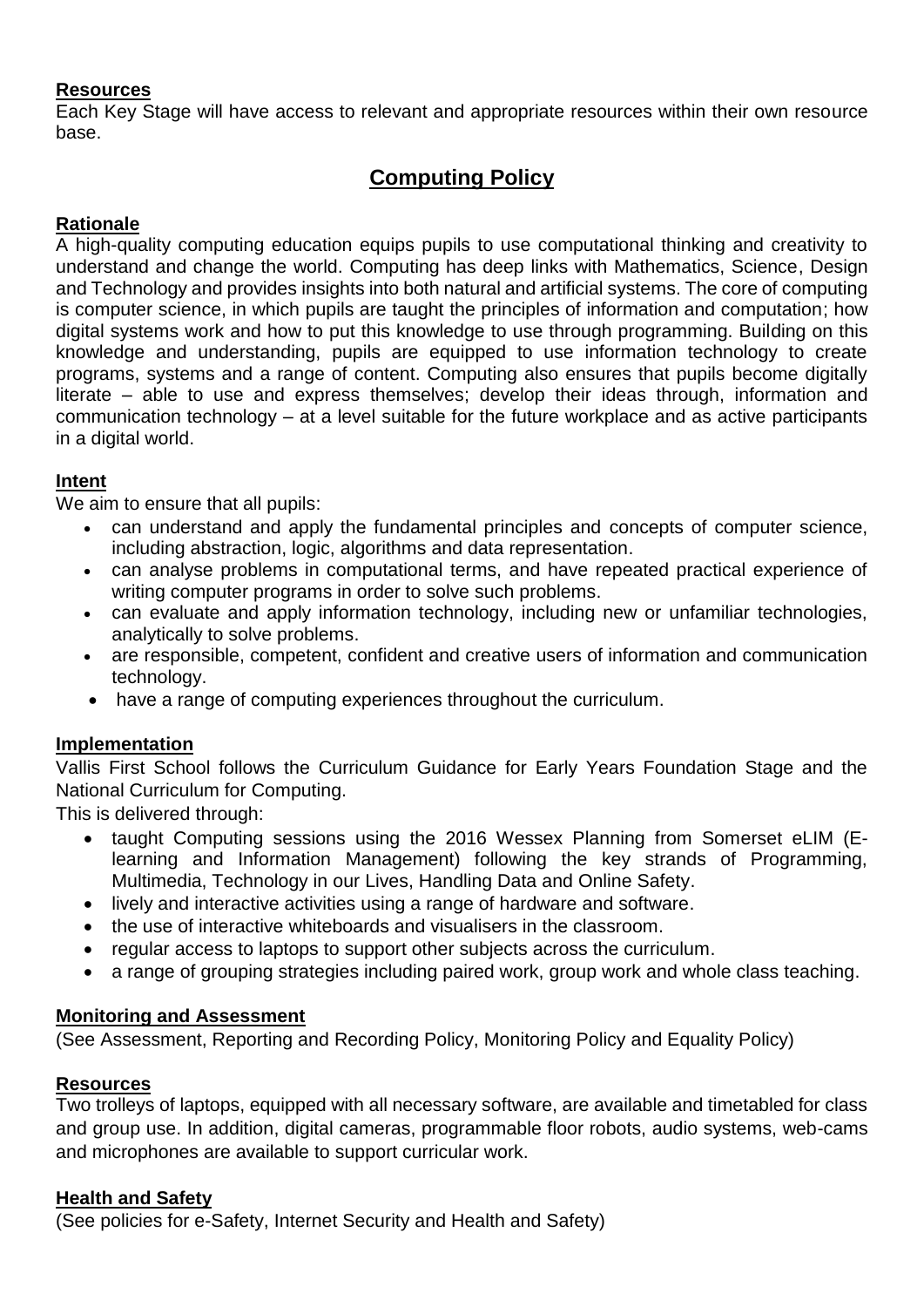## **KS2 Languages (MFL) Policy**

#### **Rationale**

Learning a foreign language fosters pupils' curiosity and deepens their understanding of the world, encouraging an exploration and appreciation of other cultures. It should provide opportunities for them to communicate for practical purposes.

#### **Intent**

- to understand and respond to spoken and written language from a variety of authentic sources.
- to speak with increasing confidence, fluency and spontaneity, finding ways of communicating what pupils want to say, whilst improving the accuracy of their pronunciation.
- to read and write simple sentences, reflecting the grammar structures identified.

#### **Implementation**

The Languages National Curriculum Programme of Study is met through the Key Stage 2 curriculum. At Vallis First School our chosen foreign language for study is French.

In order to achieve this:

- lively and interactive activities are planned using a range of resources, for example games, songs and video clips within Key Stage 2.
- a range of grouping strategies are used including individual, paired, group and whole class teaching or workshops across Key Stage 2.
- daily language activities can be incorporated into the daily classroom routine, for example the calendar, weather and greetings.

#### **Resources**

Key Stage 2 classes have access to French picture dictionaries, games and visual aids.

#### **Assessment and Equal Opportunities**

See Assessment, Recording and Reporting policy, Monitoring policy and Equality policy.

### **Physical Education Policy**

#### **Rationale**

Physical Education is concerned with the development of the whole child which encourages and promotes a healthy, active lifestyle. It is an education for life and can give a lifelong source of pleasure. At Vallis First School a positive attitude towards Physical Education is encouraged to inspire all pupils to succeed and excel in competitive sport and other physically-demanding activities.

#### **Intent**

We aim to ensure that all pupils:

- develop physical co-ordination, skills and competence in a broad range of physical activities.
- engage in competitive sports and in activities & games.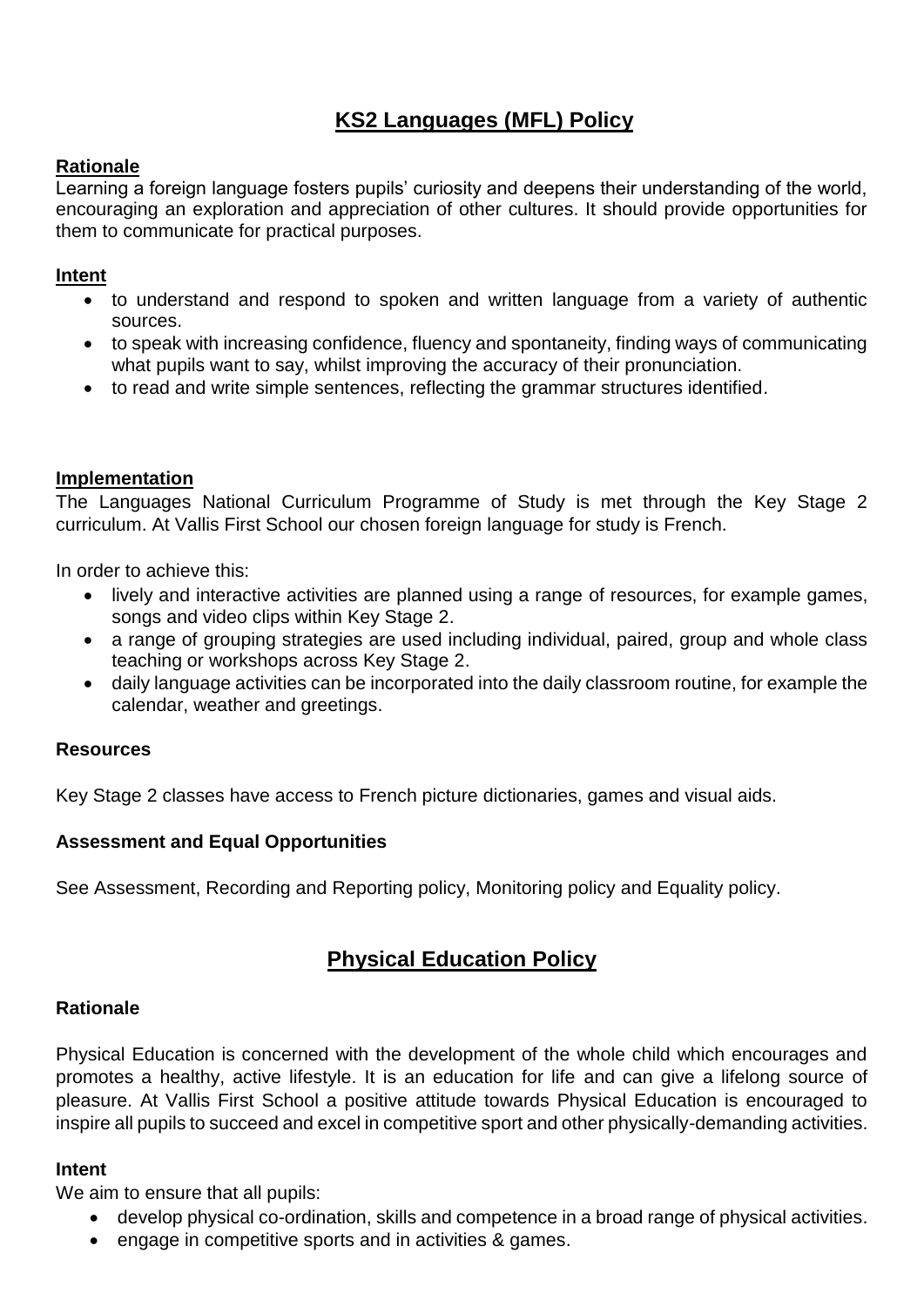- perform and create dances using a range of movement patterns and gymnastic sequences.
- develop the ability to evaluate own and others' performances.
- lead healthy, active lifestyles.
- are physically active for sustained periods of time.

#### **Implementation**

Vallis First School uses a cross curricular topic approach which ensures a progression of skills as pupils move up through the year groups. The National Curriculum Physical Education programme of study is met through the lessons that each Key Stage and the Early Years Foundation Stage plan. Some skills are taught discretely where necessary.

In order to achieve this:

- lively and interactive activities are planned using a range of equipment.
- a range of grouping strategies are used including paired work, group work and whole class teaching to allow progression of skills.
- a variety of areas including the hall, playground and field will be used depending on weather conditions.
- after school clubs provide pupils with additional physical activity opportunities.
- invite a range of sports visitors in to Vallis to work with pupils (e.g. street dance, martial arts and rugby).
- participate in inter-school festivals.
- ensure swimming opportunities are provided for all pupils at different points in their time at Vallis.

### **Monitoring, Assessment and Equal Opportunities**

See Assessment, Reporting and Recording Policy, Monitoring Policy and Equality Policy.

#### **Resources**

Resources are stored in the hall cupboard, outside PE shed and in the upstairs Key Stage 2 cupboard.

### **History Policy**

#### **Rationale**

History is the chronicling, investigation and explanation of the past which develops an understanding of how the past has shaped the present - it should inspire pupils' curiosity. Through learning about Britain and the wider world, children develop their own sense of identity. They are introduced to the skills needed to understand and interpret the past, such as asking perceptive questions, thinking critically, weighing evidence, sifting arguments and developing perspective and judgement.

#### **Intent**

- to begin to understand the history of Britain and its chronological narrative from the earliest times to the present day.
- to know and understand significant aspects of the history of the wider world.
- to understand historical concepts, such as continuity and change, cause and consequence, similarity, difference and significance.
- to develop an understanding that there can be different opinions/versions of the past.
- to develop an understanding of the methods of historical enquiry including how evidence is used.
- to enable children to ask and answer questions about the past, to make connections, draw contrasts and analyse trends.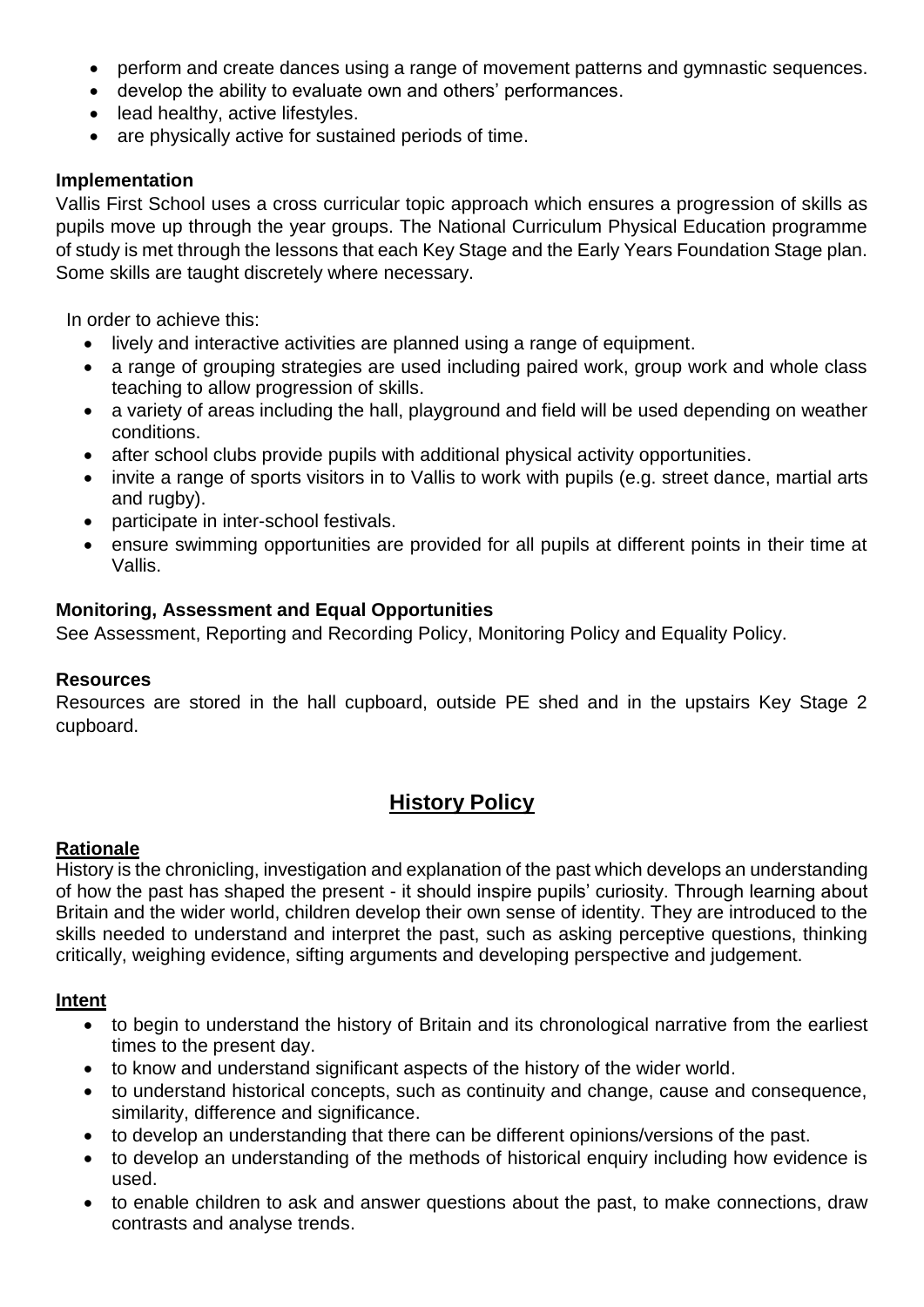- to develop a sense of chronology and use historical language and terms.
- to enable children to communicate and record their knowledge and understanding in a variety of ways.
- to address issues of equal opportunities in context, challenging stereotypes, with an awareness of the background and cultural heritage of all pupils.

#### **Implementation**

Vallis First School uses a cross-curricular topic approach, ensuring the progression of skills and that the National Curriculum Programme of Study is met through each key stage and the Early Years curriculum. Some skills are taught discretely as necessary.

In order to achieve this:

- lively and interactive activities are planned using a range of resources and equipment within the school, the Frome Community Learning Partnership of Schools and the wider community including visits to museums, exhibitions and historical sites.
- a range of grouping strategies are used including individual, paired, group and whole class teaching.
- opportunities are provided to explore a variety of historical cultures.

#### **Resources**

Frome provides a wealth of community based links and opportunities that can be utilised including Critchill Resource Centre, Resources for Learning and Frome Museum.

Each classroom has access to equipment which supports the teaching of History.

Additional resources are stored in the central stock cupboard and Key Stage resource bases.

#### **Assessment and Equal Opportunities**

See Assessment, Recording and Reporting Policy, Monitoring Policy and Equality Policy.

### **Personal, Social and Health Education**

Vallis First school's PSHE provision develops confident citizens and successful learners who are creative, resourceful and able to identify and solve problems. The social and emotional development of children is embedded throughout the entire curriculum and culture in a safe learning environment.

We want our children to feel confident and well informed about the changes that adolescence brings and we ensure that Vallis children cover the statutory aspects of Science, Relationships and Health education as recommended by the DfE and all aspects of Personal, Social, Health Economic education.

#### **Intent**

We know there is a proven link between children's health and wellbeing and their academic progress. Crucial skills and positive attitudes developed through comprehensive PSHE and Relationship education are critical to ensuring children are effective learners.

We aim to ensure that:

- We develop children's self-esteem, confidence and self-awareness to make informed choices and decisions.
- We encourage and support the development of social skills and social awareness.
- We enable children to make sense of their own personal and social experiences.
- We promote responsible attitudes towards good physical and mental health, supported by a safe and healthy lifestyle.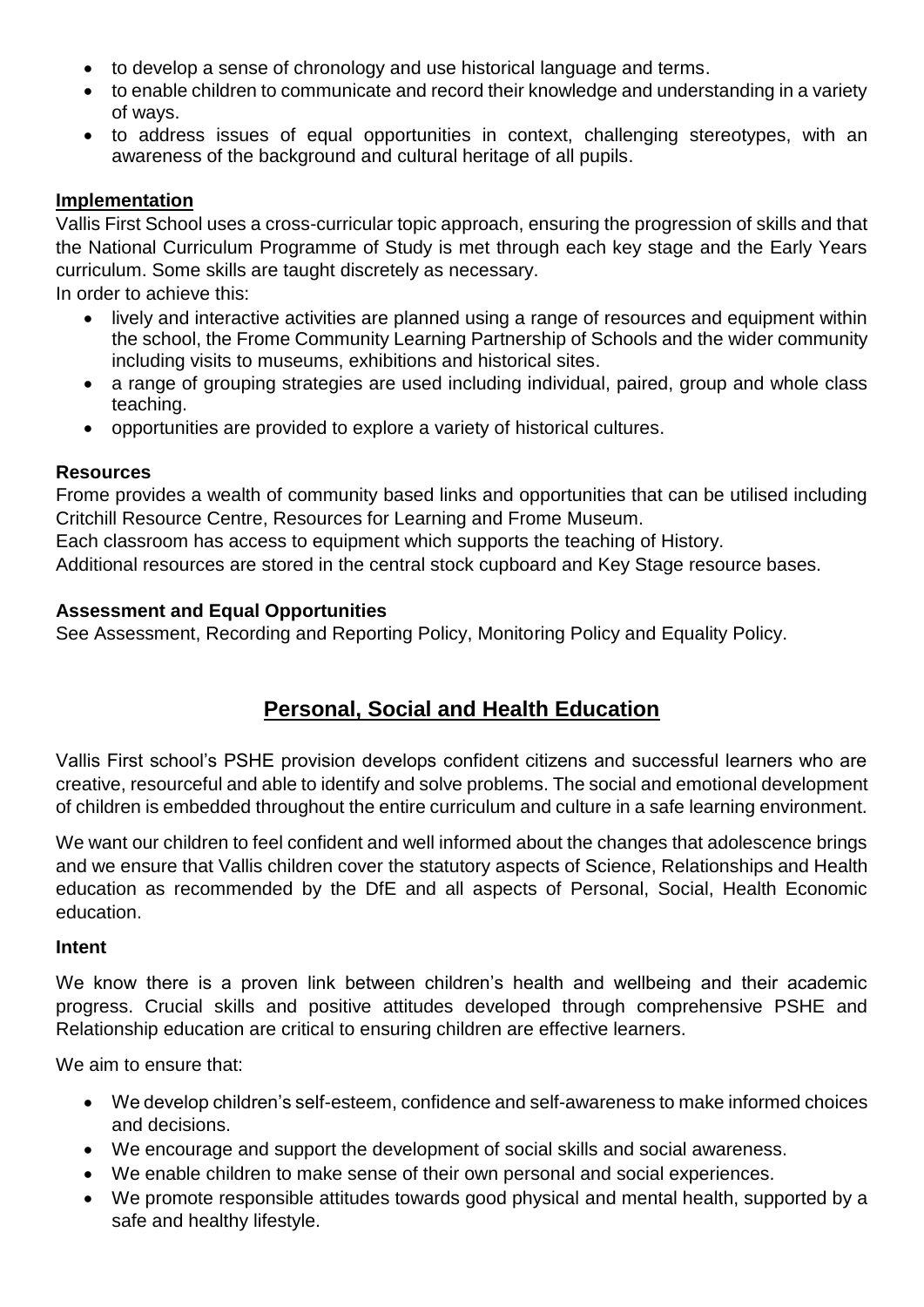- We support thoughtful relationships and develop a caring attitude towards others
- We help children understand and manage their feelings, build resilience and be independent, curious problem solvers.
- We help children understand how society works, the laws and rights and responsibilities involved.

#### **Implementation**

At Vallis we primarily use SCARF, a comprehensive scheme of work for PSHE and Wellbeing. It covers all of the DfE's new statutory requirements for Relationships Education and Health Education.

Weekly, timetabled lessons build upon prior learning and there is planned progression across the scheme of work so that children are increasingly and appropriately challenged as they move up through the school. The RSHE lead works with the teaching staff to ensure that all staff are equipped with the knowledge, skills and resources to deliver PSHE confidently.

In EYFS, PSHE is taught through SCARF activities that are part of topics and the children's own play. Positive experiences are built through daily opportunities.

In KS1 and KS2 RSHE is divided in 6 themes:

- Me and My Relationships
- Valuing Difference
- Keeping Myself Safe
- Rights and Responsibilities
- Being My Best
- Growing and Changing

Vallis children also access regular, supportive workshops through the SCARF Lifebus. We also support the Diana Awards anti-bullying programme and hold termly anti-bullying assemblies led by school ambassadors.

#### **Assessment and Monitoring**

We are currently trialling class floor books to show progression in the children's learning and allow children to reflect back on their own understanding and development in RSHE.

The RSHE lead will stay informed about current developments and support colleagues with delivery.

#### **Parental Concerns/Withdrawal of Children**

Parents have the right to request that their children be withdrawn from some or all of the nonstatuatory Sex Education, but not Relationships Education. They do not have the right to withdraw their children from those aspects of Sex Education that are taught in statuatory National Curriculum Science and Health Education.

Parents are invited to review our resources and discuss any concerns with staff. Good communication and opportunities for parents to understand and ask questions about our school's approach help increase confidence in the curriculum.

Our school acknowledges different ethnic, religious and cultural attitudes, as well as recognising that pupils may come from a variety of family situations and home backgrounds. These different families are acknowledged through our teaching and use of resources that promote diversity and inclusion in Relationships Education.

The public sector equality duty, created under the Equality Act, requires schools and other public authorities to eliminate discrimination and advance equality in its everyday business, in the design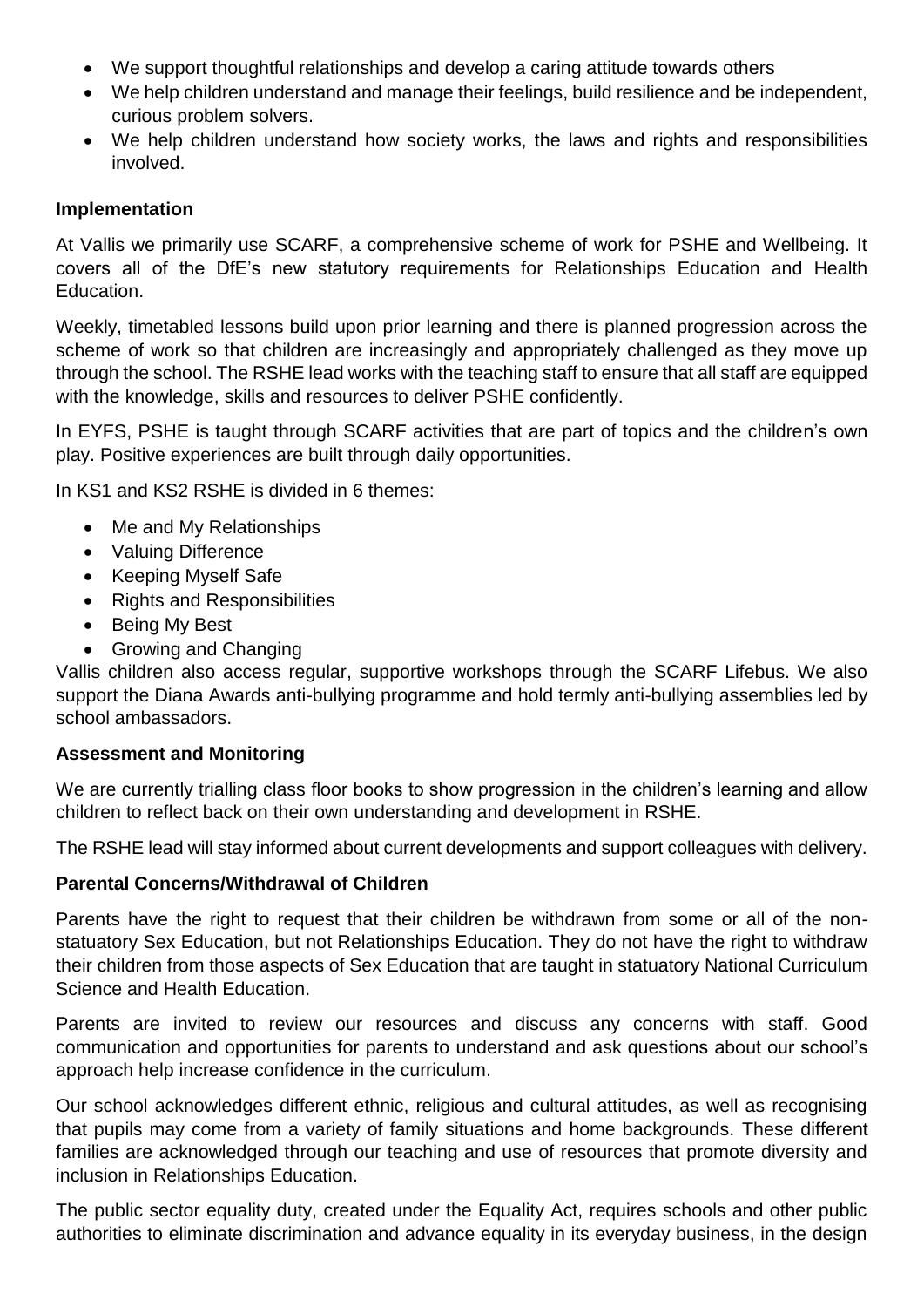of its policies and its curriculum. Schools have a legal responsibility for eliminating discrimination; to do this, schools are required to raise pupils' awareness of diversity and promote respectful relationships with those who are different to them. Our PSHE education acknowledges GLBP families and children who may identify as gay, lesbian, bi-sexual or pansexual through scenarios, in a sensitive, honest and balanced way.

#### **Reviewed by Steph Rainford Feb 2021**

### **Early Years Foundation Stage Curriculum**

(See EYFS Policy for more detail)

The Early Years Foundation Stage framework is structured differently to the national curriculum; it has seven A**reas of Learning** rather than subject areas. The seven areas of learning are divided into two main areas - Prime and Specific.

#### **Prime Areas**

**Communication and Language** – The development of children's spoken language underpins all seven areas of learning and development. Children's back-and-forth interactions from an early age form the foundations for language and cognitive development. The number and quality of the conversations they have with adults and peers throughout the day in a language-rich environment is crucial. By commenting on what children are interested in or doing, and echoing back what they say with new vocabulary added, practitioners will build children's language effectively. Reading frequently to children and engaging them actively in stories, non-fiction, rhymes and poems and then providing them with extensive opportunities to use and embed new words in a range of contexts, will give children the opportunity to thrive. Through conversation, story-telling and role play, where children share their ideas with support and modelling from their teacher, and sensitive questioning that invites them to elaborate, children become comfortable using a rich range of vocabulary and language structures.

**Personal, Social and Emotional Development** - Children's personal, social and emotional development (PSED) is crucial for children to lead healthy and happy lives and is fundamental to their cognitive development. Underpinning their personal development are the important attachments that shape their social world. Strong, warm and supportive relationships with adults enable children to learn how to understand their own feelings and those of others. Children should be supported to manage emotions, develop a positive sense of self, set themselves simple goals, have confidence in their own abilities, to persist and wait for what they want and direct attention as necessary. Through adult modelling and guidance, they will learn how to look after their bodies, including healthy eating, and manage personal needs independently. Through supported interaction with other children they learn how to make good friendships, co-operate and resolve conflicts peaceably. These attributes will provide a secure platform from which children can achieve at school and in later life.

**Physical Development** - Physical activity is vital in children's all-round development, enabling them to pursue happy, healthy and active lives. Gross and fine motor experiences develop incrementally throughout early childhood, starting with sensory explorations and the development of a child's strength, co-ordination and positional awareness through tummy time, crawling and play movement with both objects and adults. By creating games and providing opportunities for play both indoors and outdoors, adults can support children to develop their core strength, stability, balance, spatial awareness, co-ordination and agility. Gross motor skills provide the foundation for developing healthy bodies and social and emotional well-being. Fine motor control and precision helps with hand-eye co-ordination which is later linked to early literacy. Repeated and varied opportunities to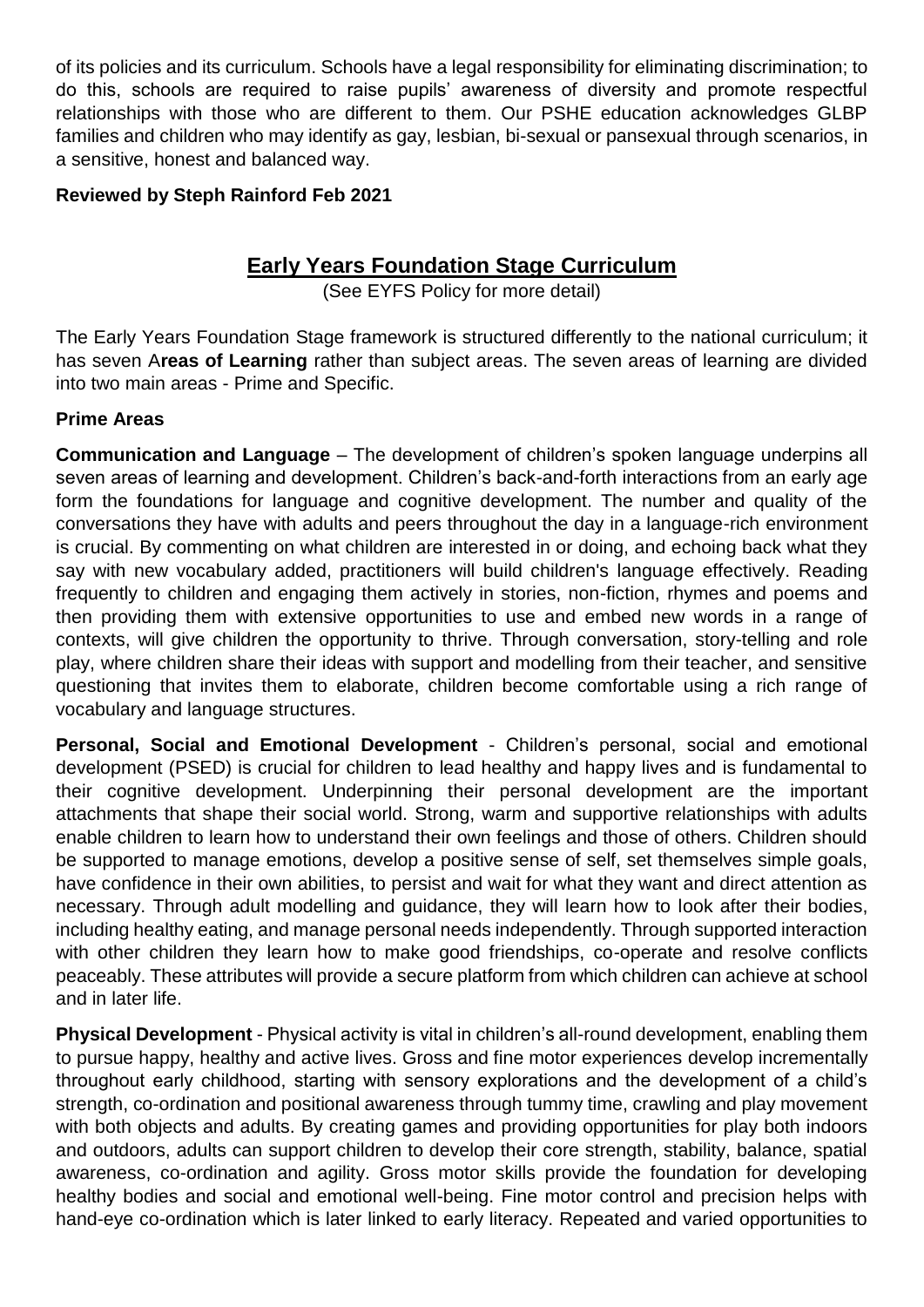explore and play with small world activities, puzzles, arts and crafts and the practise of using small tools, with feedback and support from adults, allow children to develop proficiency, control and confidence.

### **Specific Areas**

**Literacy** - It is crucial for children to develop a life-long love of reading. Reading consists of two dimensions: language comprehension and word reading. Language comprehension (necessary for both reading and writing) starts from birth. It only develops when adults talk with children about the world around them and the books (stories and non-fiction) they read with them and enjoy rhymes, poems and songs together. Skilled word reading, taught later, involves both the speedy working out of the pronunciation of unfamiliar printed words (decoding) and the speedy recognition of familiar printed words. Writing involves transcription (spelling and handwriting) and composition (articulating ideas and structuring them in speech, before writing).

**Mathematics** - Developing a strong grounding in number is essential so that all children develop the necessary building blocks to excel mathematically. Children should be able to count confidently; develop a deep understanding of the numbers to 10; the relationships between them and the patterns within those numbers. By providing frequent and varied opportunities to build and apply this understanding - such as using manipulatives, including small pebbles and tens frames for organising counting - children will develop a secure base of knowledge and vocabulary from which mastery of mathematics is built. In addition, it is important that the curriculum includes rich opportunities for children to develop their spatial reasoning skills across all areas of mathematics including shape, space and measures. It is important that children develop positive attitudes and interests in mathematics; look for patterns and relationships; spot connections; 'have a go'; talk to adults and peers about what they notice and not be afraid to make mistakes.

**Understanding the World** - Understanding the world involves guiding children to make sense of their physical world and their community. The frequency and range of children's personal experiences increases their knowledge and sense of the world around them – from visiting parks, libraries and museums to meeting important members of society such as police officers, nurses and firefighters. In addition, listening to a broad selection of stories, non-fiction, rhymes and poems will foster their understanding of our culturally, socially, technologically and ecologically diverse world. As well as building important knowledge, this extends their familiarity with words that support understanding across domains. Enriching and widening children's vocabulary will support later reading comprehension.

**Expressive Arts and Design** - The development of children's artistic and cultural awareness supports their imagination and creativity. It is important that children have regular opportunities to engage with the arts, enabling them to explore and play with a wide range of media and materials. The quality and variety of what children see, hear and participate in is crucial for developing their understanding, self-expression, vocabulary and ability to communicate through the arts. The frequency, repetition and depth of their experiences are fundamental to their progress in interpreting and appreciating what they hear, respond to and observe.

None of these areas can be delivered in isolation from the others. They are equally important and depend on each other. In each area there are **Early Learning Goals (ELGs)** that define the expectations for most children to reach by the end of the EYFS.

#### The **ELGs** are:

### **Communication and Language**

**Listening, Attention and Understanding** - Children at the expected level of development will: listen attentively and respond to what they hear with relevant questions, comments and actions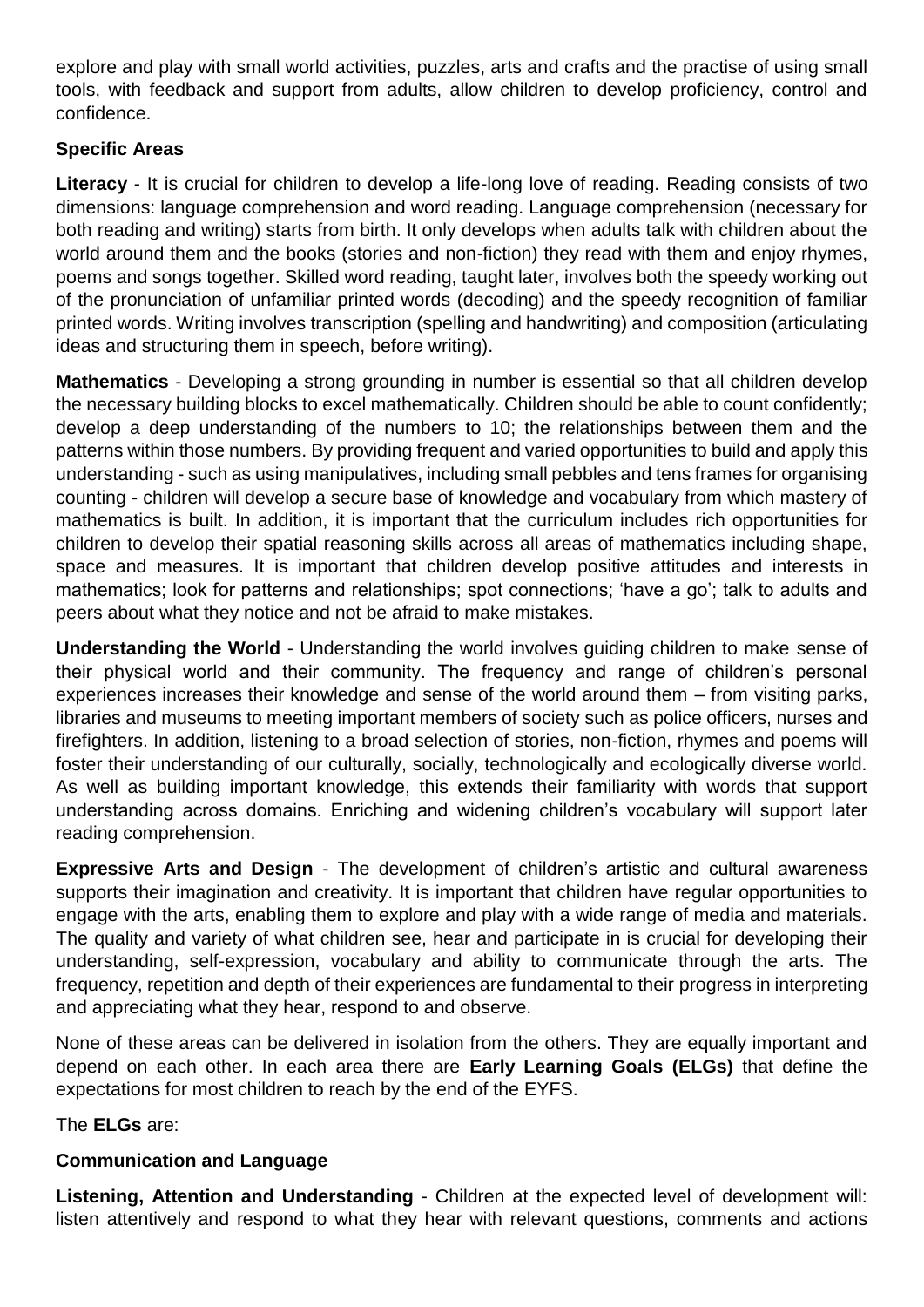when being read to and during whole class discussions and small group interactions; make comments about what they have heard and ask questions to clarify their understanding; hold conversation when engaged in back-and-forth exchanges with their teacher and peers.

**Speaking** - Children at the expected level of development will: participate in small group, class and one-to-one discussions, offering their own ideas, using recently introduced vocabulary; offer explanations for why things might happen, making use of recently introduced vocabulary from stories, non-fiction, rhymes and poems when appropriate; express their ideas and feelings about their experiences using full sentences, including use of past, present and future tenses and making use of conjunctions, with modelling and support from their teacher.

#### **Personal, Social and Emotional Development**

**Self-Regulation** - Children at the expected level of development will: show an understanding of their own feelings and those of others and begin to regulate their behaviour accordingly; set and work towards simple goals, being able to wait for what they want and control their immediate impulses when appropriate; give focused attention to what the teacher says, responding appropriately even when engaged in activity and show an ability to follow instructions involving several ideas or actions.

**Managing Self** - Children at the expected level of development will: be confident to try new activities and show independence, resilience and perseverance in the face of challenge; explain the reasons for rules, know right from wrong and try to behave accordingly; manage their own basic hygiene and personal needs, including dressing, going to the toilet and understanding the importance of healthy food choices.

**Building Relationships** - Children at the expected level of development will: work and play cooperatively and take turns with others; form positive attachments to adults and friendships with peers; show sensitivity to their own and to others' needs.

#### **Physical Development**

**Gross Motor Skills** - Children at the expected level of development will: negotiate space and obstacles safely, with consideration for themselves and others; demonstrate strength, balance and coordination when playing; move energetically, such as running, jumping, dancing, hopping, skipping and climbing.

**Fine Motor Skills** - Children at the expected level of development will: hold a pencil effectively in preparation for fluent writing – using the tripod grip in almost all cases; use a range of small tools, including scissors, paint brushes and cutlery; begin to show accuracy and care when drawing.

#### **Literacy**

**Comprehension** - Children at the expected level of development will: demonstrate understanding of what has been read to them by retelling stories and narratives using their own words and recently introduced vocabulary; anticipate, where appropriate, key events in stories; use and understand recently introduced vocabulary during discussions about stories, non-fiction, rhymes and poems and during role-play.

**Word Reading** - Children at the expected level of development will: say a sound for each letter in the alphabet and at least 10 digraphs; read words consistent with their phonic knowledge by soundblending; read aloud simple sentences and books that are consistent with their phonic knowledge, including some common exception words.

**Writing** - Children at the expected level of development will: write recognisable letters, most of which are correctly formed; spell words by identifying sounds in them and representing the sounds with a letter or letters; write simple phrases and sentences that can be read by others.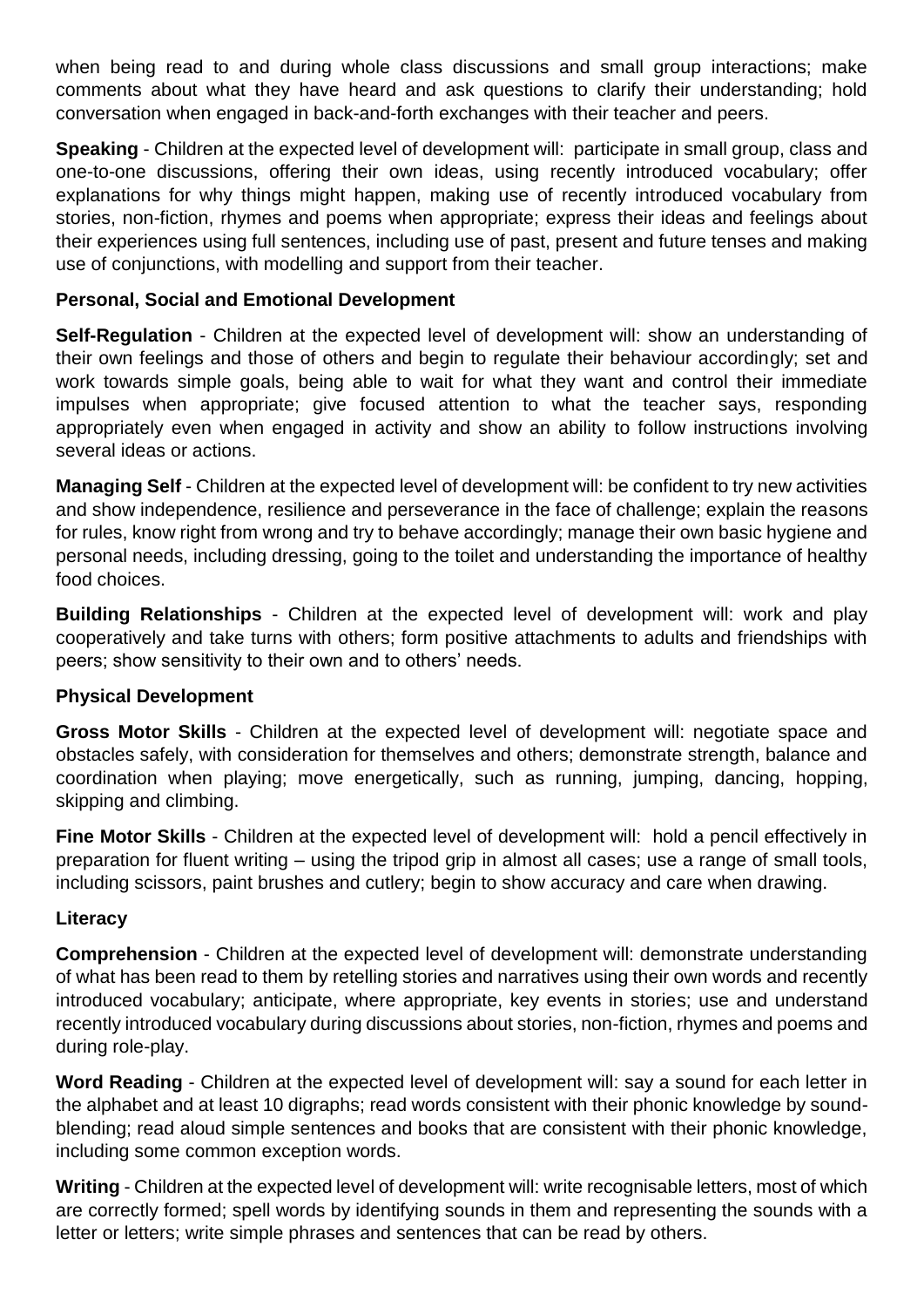#### **Mathematics**

**Number** - Children at the expected level of development will: have a deep understanding of number to 10, including the composition of each number; subitise (recognise quantities without counting) up to 5; automatically recall (without reference to rhymes, counting or other aids) number bonds up to 5 (including subtraction facts) and some number bonds to 10, including double facts.

**Numerical Patterns** - Children at the expected level of development will: verbally count beyond 20, recognising the pattern of the counting system; compare quantities up to 10 in different contexts, recognising when one quantity is greater than, less than or the same as the other quantity; explore and represent patterns within numbers up to 10, including evens and odds, double facts and how quantities can be distributed equally.

#### **Understanding the World**

**Past and Present** - Children at the expected level of development will: talk about the lives of the people around them and their roles in society; know some similarities and differences between things in the past and now, drawing on their experiences and what has been read in class; understand the past through settings, characters and events encountered in books read in class and storytelling.

**People, Culture and Communities** - Children at the expected level of development will: describe their immediate environment using knowledge from observation, discussion, stories, non-fiction texts and maps; know some similarities and differences between different religious and cultural communities in this country, drawing on their experiences and what has been read in class; explain some similarities and differences between life in this country and life in other countries, drawing on knowledge from stories, non-fiction texts and, when appropriate, maps.

**The Natural World** - Children at the expected level of development will: explore the natural world around them, making observations and drawing pictures of animals and plants; know some similarities and differences between the natural world around them and contrasting environments, drawing on their experiences and what has been read in class; understand some important processes and changes in the natural world around them, including the seasons and changing states of matter.

#### **Expressive Arts and Design**

**Creating with Materials** - Children at the expected level of development will: safely use and explore a variety of materials, tools and techniques, experimenting with colour, design, texture, form and function; share their creations, explaining the process they have used; make use of props and materials when role playing characters in narratives and stories.

**Being Imaginative and Expressive** - Children at the expected level of development will: invent, adapt and recount narratives and stories with peers and their teacher; sing a range of well-known nursery rhymes and songs; perform songs, rhymes, poems and stories with others, and, when appropriate, try to move in time with music.

| <b>National Curriculum</b> | <b>Early Years Foundation Stage</b>                       |
|----------------------------|-----------------------------------------------------------|
| English                    | Communication and Language<br><b>Physical Development</b> |
|                            | Literacy                                                  |
|                            | <b>Expressive Arts and Design</b>                         |
| <b>Mathematics</b>         | Communication and Language<br><b>Mathematics</b>          |
| Science                    | Communication and Language                                |

### **National Curriculum Links**